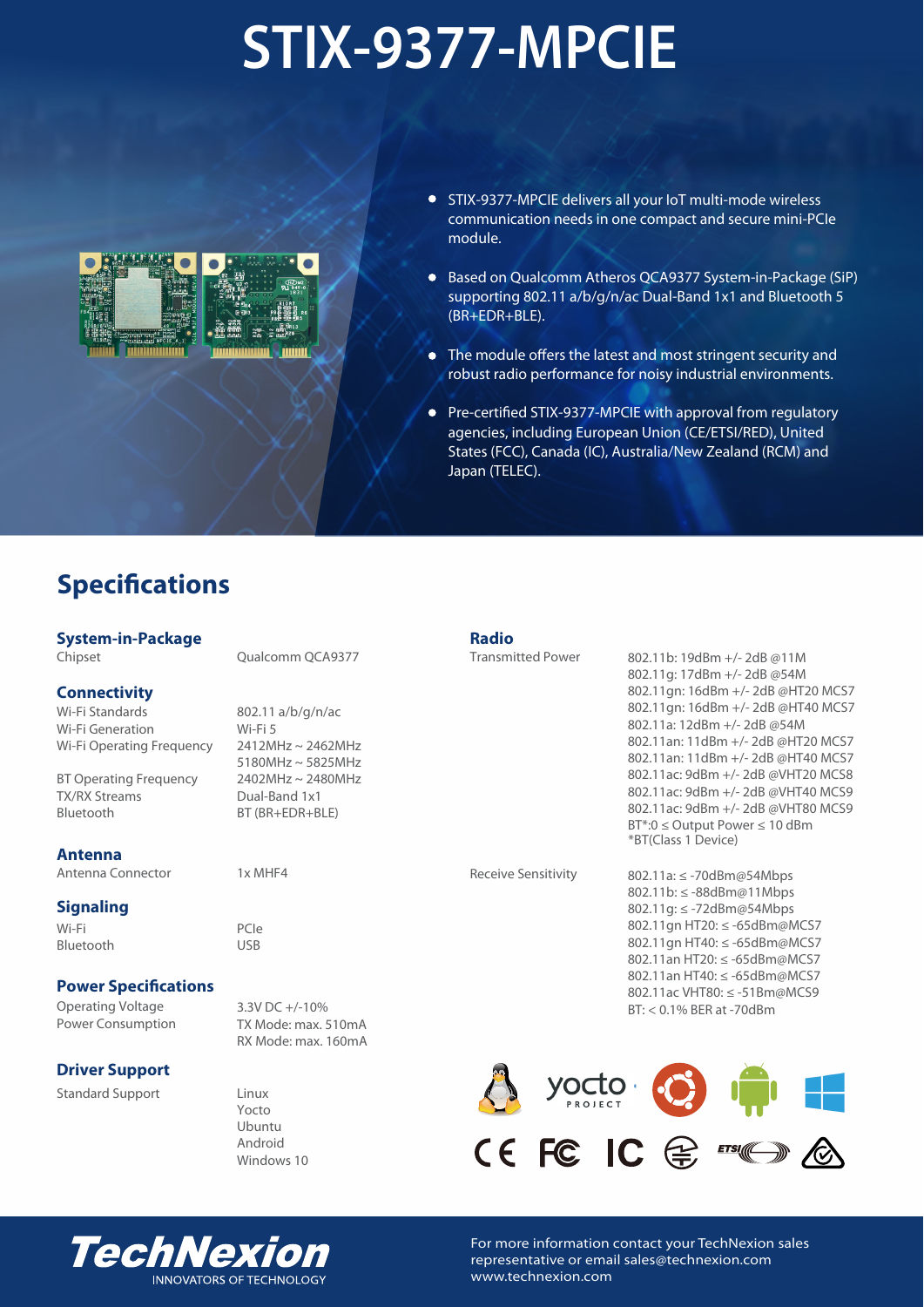# **Block Diagram**



# **Environmental and Mechanical**

Dimensions Form Factor Weight Temperature Relative Humidity MTBF Shock Vibration

30x 26.8 mm mini-PCIe Half Size ≤ 3 grams Commercial: 0° to +60° C 10 to 90 % 50000 Hours 50G/25ms 20G/0-600Hz

# **Certification and Compliance**

| <b>USA</b>            | FCC ID: 2AKZA-QCA9377                  |
|-----------------------|----------------------------------------|
| Canada                | IC: 22364-OCA9377                      |
| Japan                 | TELEC: 201-180629                      |
| European Union        | EN 55032 / EN 55024                    |
|                       | EN 300 328 v2.2.2                      |
|                       | EN 301 893 v2.1.1                      |
| Australia/New Zealand | <b>RCM</b>                             |
| Bluetooth Logo        | QDID150839 (Bluetooth 4.2)             |
| Certification         | Compliant with RoHS / REACH directives |
|                       |                                        |

# **Order Information :**

| <b>Code</b> | <b>Module</b>                                                             |                         |
|-------------|---------------------------------------------------------------------------|-------------------------|
|             | STIX-9377-M2-MPCIE   Qualcomm QCA9377 SiP mini-PCIe Half Size IoT module. | PCIe (Wi-Fi) / USB (BT) |

# **Mechanical Dimension**

(units in mm)







For more information contact your TechNexion sales representative or email sales@technexion.com www.technexion.com